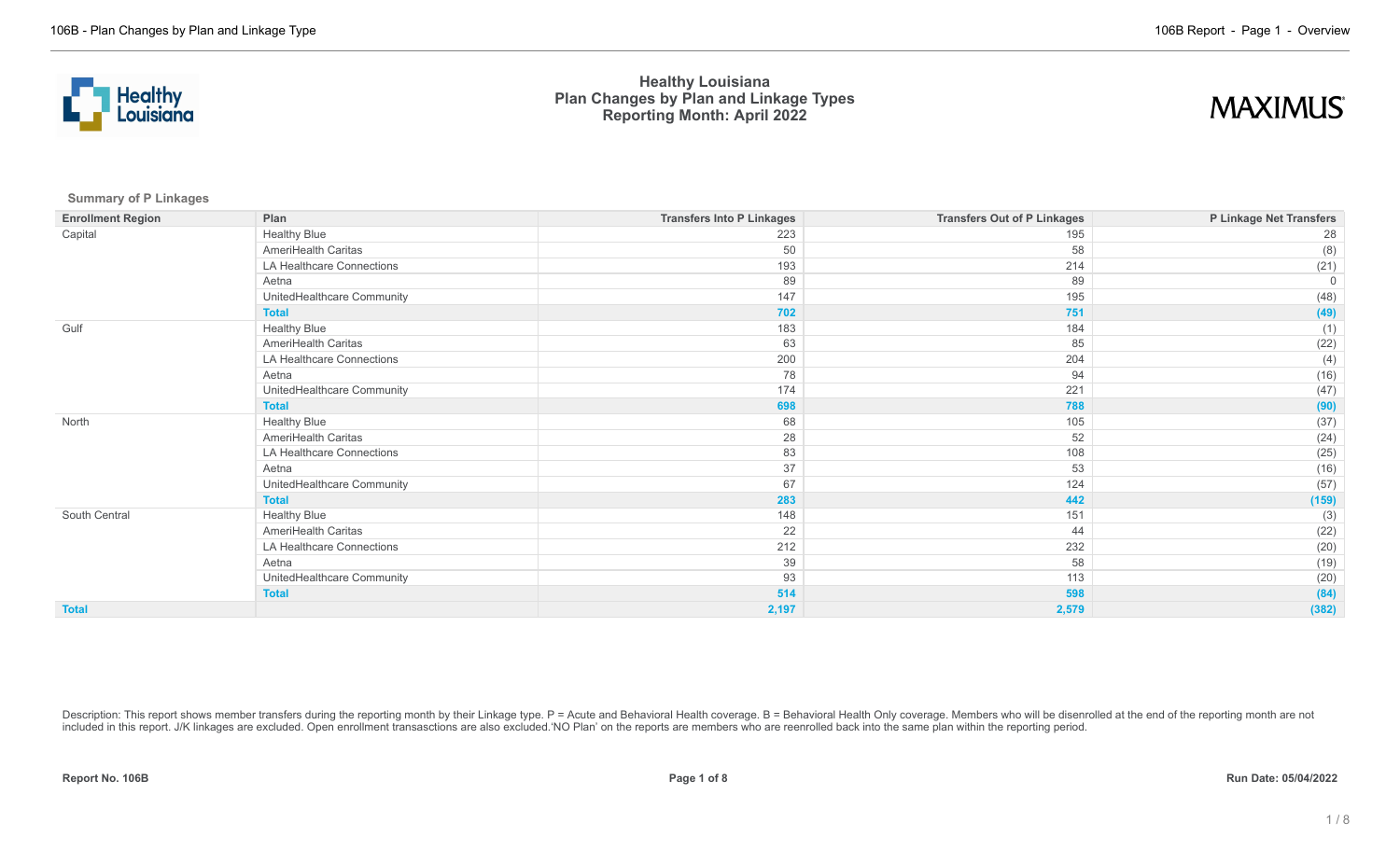



**Summary of B Linkages**

| <b>Enrollment Region</b> | Plan                       | <b>Transfers Into B Linkages</b> | <b>Transfers Out of B Linkages</b> | <b>B Linkage Net Transfers</b> |
|--------------------------|----------------------------|----------------------------------|------------------------------------|--------------------------------|
| Capital                  | <b>Healthy Blue</b>        | 91                               | 17                                 | 74                             |
|                          | AmeriHealth Caritas        | 51                               |                                    | 44                             |
|                          | LA Healthcare Connections  | 98                               | 13                                 | 85                             |
|                          | Aetna                      | 30                               | 9                                  | 21                             |
|                          | UnitedHealthcare Community | 125                              | 12                                 | 113                            |
|                          | <b>Total</b>               | 395                              | 58                                 | 337                            |
| Gulf                     | <b>Healthy Blue</b>        | 87                               | 8                                  | 79                             |
|                          | AmeriHealth Caritas        | 63                               | $\overline{ }$                     | 56                             |
|                          | LA Healthcare Connections  | 89                               | 8                                  | 81                             |
|                          | Aetna                      | 62                               | 11                                 | 51                             |
|                          | UnitedHealthcare Community | 128                              | 16                                 | 112                            |
|                          | <b>Total</b>               | 429                              | 50                                 | 379                            |
| North                    | <b>Healthy Blue</b>        | 83                               | 5                                  | 78                             |
|                          | AmeriHealth Caritas        | 55                               | 6                                  | 49                             |
|                          | LA Healthcare Connections  | 84                               | 11                                 | 73                             |
|                          | Aetna                      | 41                               | $\overline{ }$                     | 34                             |
|                          | UnitedHealthcare Community | 107                              | 12                                 | 95                             |
|                          | <b>Total</b>               | 370                              | 41                                 | 329                            |
| South Central            | <b>Healthy Blue</b>        | 95                               | 8                                  | 87                             |
|                          | AmeriHealth Caritas        | 48                               |                                    | 44                             |
|                          | LA Healthcare Connections  | 131                              | 10                                 | 121                            |
|                          | Aetna                      | 46                               | 5                                  | 41                             |
|                          | UnitedHealthcare Community | 86                               | 12                                 | 74                             |
|                          | <b>Total</b>               | 406                              | 39                                 | 367                            |
| <b>Total</b>             |                            | 1,600                            | 188                                | 1,412                          |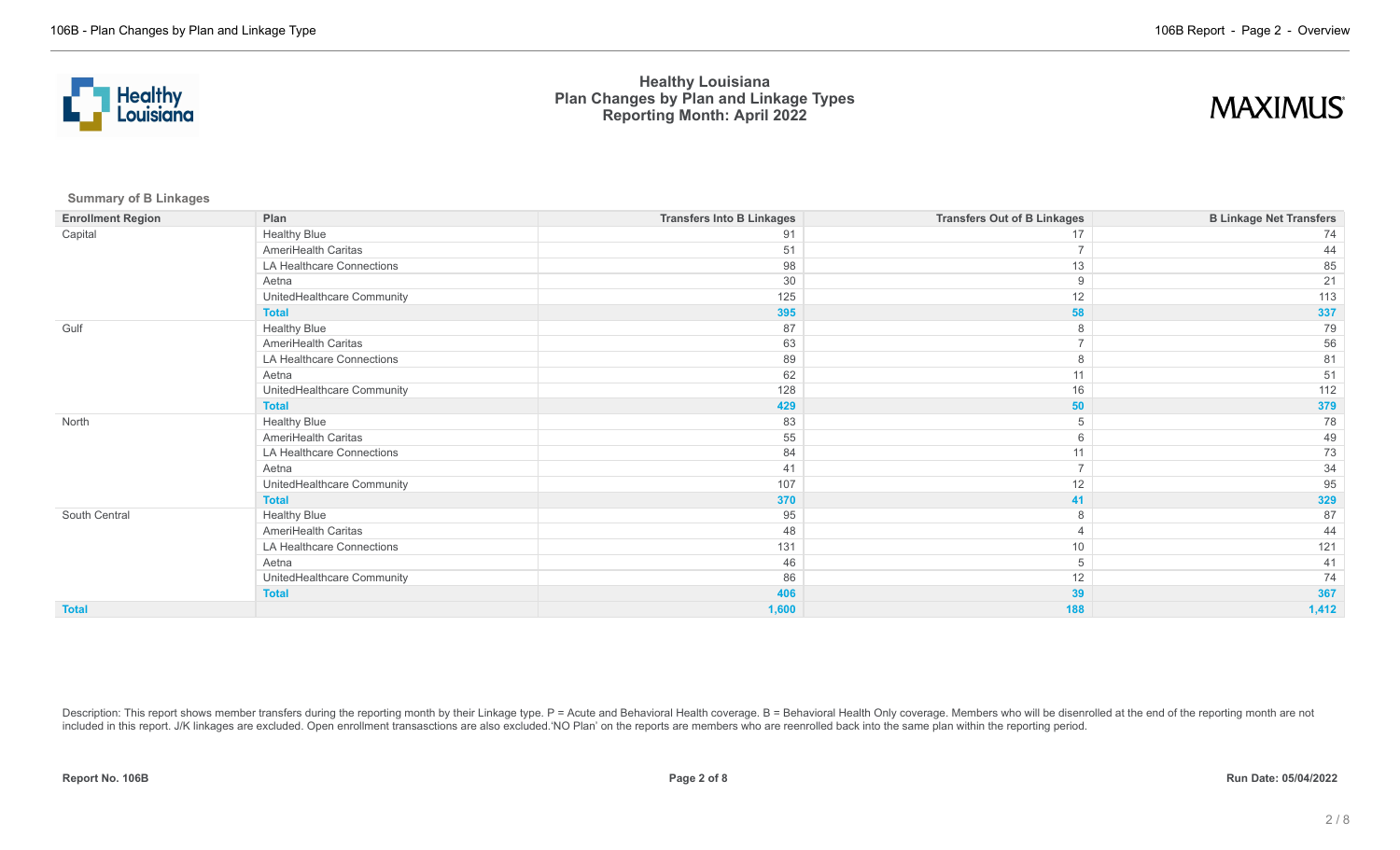



**Linkage Transfers from P to P**

| Plan                       | <b>Healthy Blue</b> | <b>AmeriHealth Caritas</b> | <b>LA Healthcare Connections</b> | Aetna               | UnitedHealthcare Community | Total               |
|----------------------------|---------------------|----------------------------|----------------------------------|---------------------|----------------------------|---------------------|
| <b>Prior Plan</b>          | <b>Member Count</b> | <b>Member Count</b>        | <b>Member Count</b>              | <b>Member Count</b> | <b>Member Count</b>        | <b>Member Count</b> |
| <b>Healthy Blue</b>        |                     | 28                         | 132                              | 36                  |                            | 286                 |
| AmeriHealth Caritas        | 66                  |                            | 59                               |                     |                            | 199                 |
| LA Healthcare Connections  | 117                 | 24                         |                                  |                     |                            | 267                 |
| Aetna                      | 69                  |                            |                                  |                     |                            | 235                 |
| UnitedHealthcare Community | 110                 | 27                         | 180                              | 61                  |                            | 387                 |
| <b>Total</b>               |                     |                            |                                  |                     |                            | 1,374               |

### **Linkage Transfers from B to B**

| Plan                       | <b>Healthy Blue</b> | <b>AmeriHealth Caritas</b> | <b>LA Healthcare Connections</b> | Aetna               | <b>UnitedHealthcare Community</b> | Total               |
|----------------------------|---------------------|----------------------------|----------------------------------|---------------------|-----------------------------------|---------------------|
| <b>Prior Plan</b>          | <b>Member Count</b> | <b>Member Count</b>        | <b>Member Count</b>              | <b>Member Count</b> | <b>Member Count</b>               | <b>Member Count</b> |
| <b>Healthy Blue</b>        |                     |                            |                                  |                     |                                   |                     |
| AmeriHealth Caritas        |                     |                            |                                  |                     |                                   |                     |
| LA Healthcare Connections  | 10                  |                            |                                  |                     |                                   |                     |
| Aetna                      |                     |                            |                                  |                     |                                   |                     |
| UnitedHealthcare Community |                     |                            |                                  |                     |                                   |                     |
| <b>Total</b>               |                     |                            |                                  |                     |                                   |                     |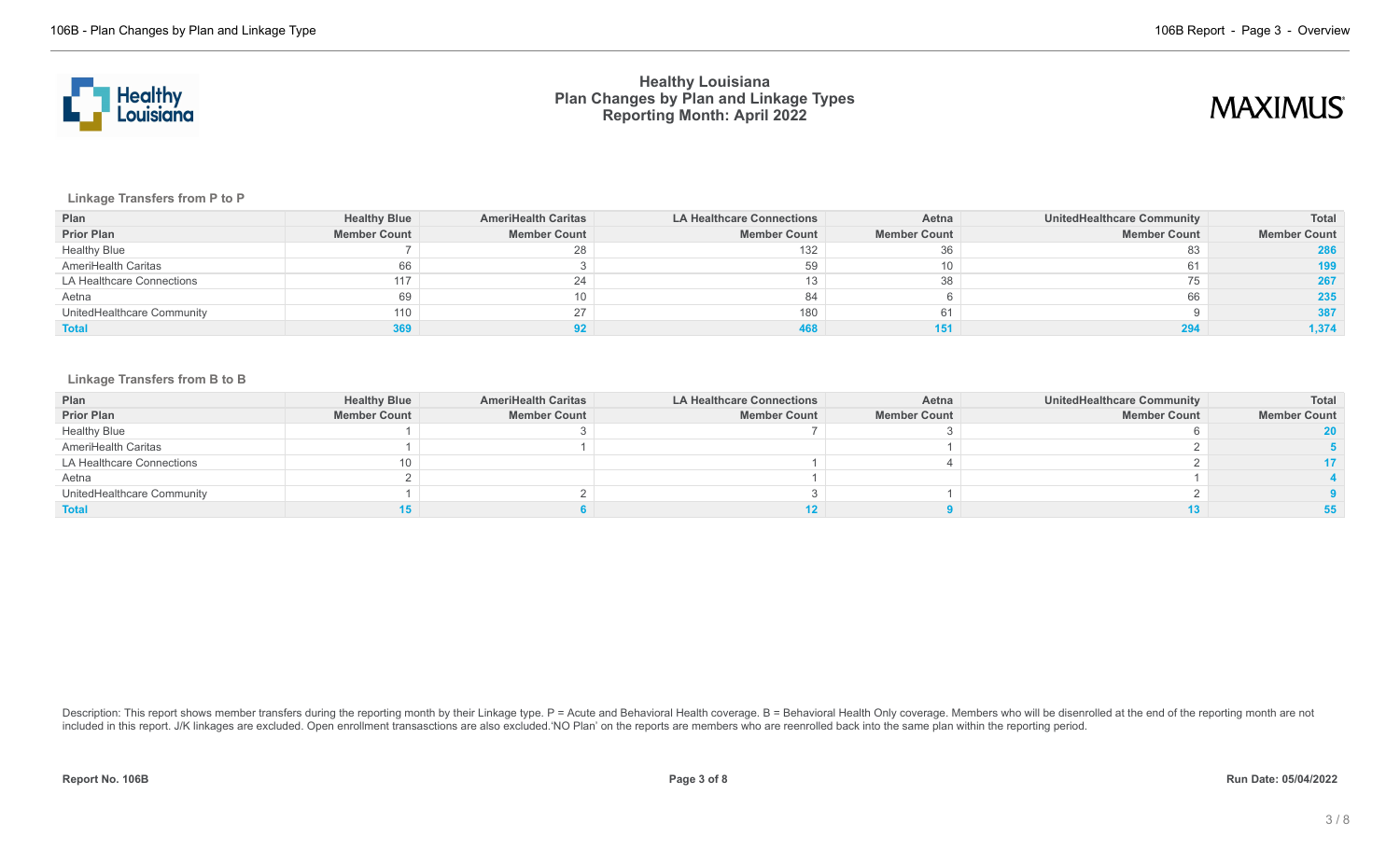



**Linkage Transfers from P to B**

| Plan                       | <b>Healthy Blue</b> | <b>AmeriHealth Caritas</b> | <b>LA Healthcare Connections</b> | Aetna               | UnitedHealthcare Community | Total               |
|----------------------------|---------------------|----------------------------|----------------------------------|---------------------|----------------------------|---------------------|
| <b>Prior Plan</b>          | <b>Member Count</b> | <b>Member Count</b>        | <b>Member Count</b>              | <b>Member Count</b> | <b>Member Count</b>        | <b>Member Count</b> |
| <b>Healthy Blue</b>        | 259                 |                            |                                  |                     |                            | 262                 |
| AmeriHealth Caritas        |                     | 144                        |                                  |                     |                            | 147                 |
| LA Healthcare Connections  |                     |                            | 279                              |                     |                            | 279                 |
| Aetna                      |                     |                            |                                  | 139                 |                            | 142                 |
| UnitedHealthcare Community |                     |                            |                                  |                     | 352                        | 355                 |
| <b>Total</b>               | 262                 |                            |                                  |                     |                            | 1,185               |

### **Linkage Transfers from B to P**

| Plan                       | <b>Healthy Blue</b> | <b>AmeriHealth Caritas</b> | <b>LA Healthcare Connections</b> | Aetna               | <b>UnitedHealthcare Community</b> | <b>Total</b>        |
|----------------------------|---------------------|----------------------------|----------------------------------|---------------------|-----------------------------------|---------------------|
| <b>Prior Plan</b>          | <b>Member Count</b> | <b>Member Count</b>        | <b>Member Count</b>              | <b>Member Count</b> | <b>Member Count</b>               | <b>Member Count</b> |
| <b>Healthy Blue</b>        | 22                  |                            |                                  |                     |                                   |                     |
| AmeriHealth Caritas        |                     | 18                         |                                  |                     |                                   | 18                  |
| LA Healthcare Connections  |                     |                            |                                  |                     |                                   | 30 <sup>°</sup>     |
| Aetna                      |                     |                            |                                  |                     |                                   | 24                  |
| UnitedHealthcare Community |                     |                            |                                  |                     |                                   | 39                  |
| <b>Total</b>               |                     |                            |                                  |                     |                                   | 133                 |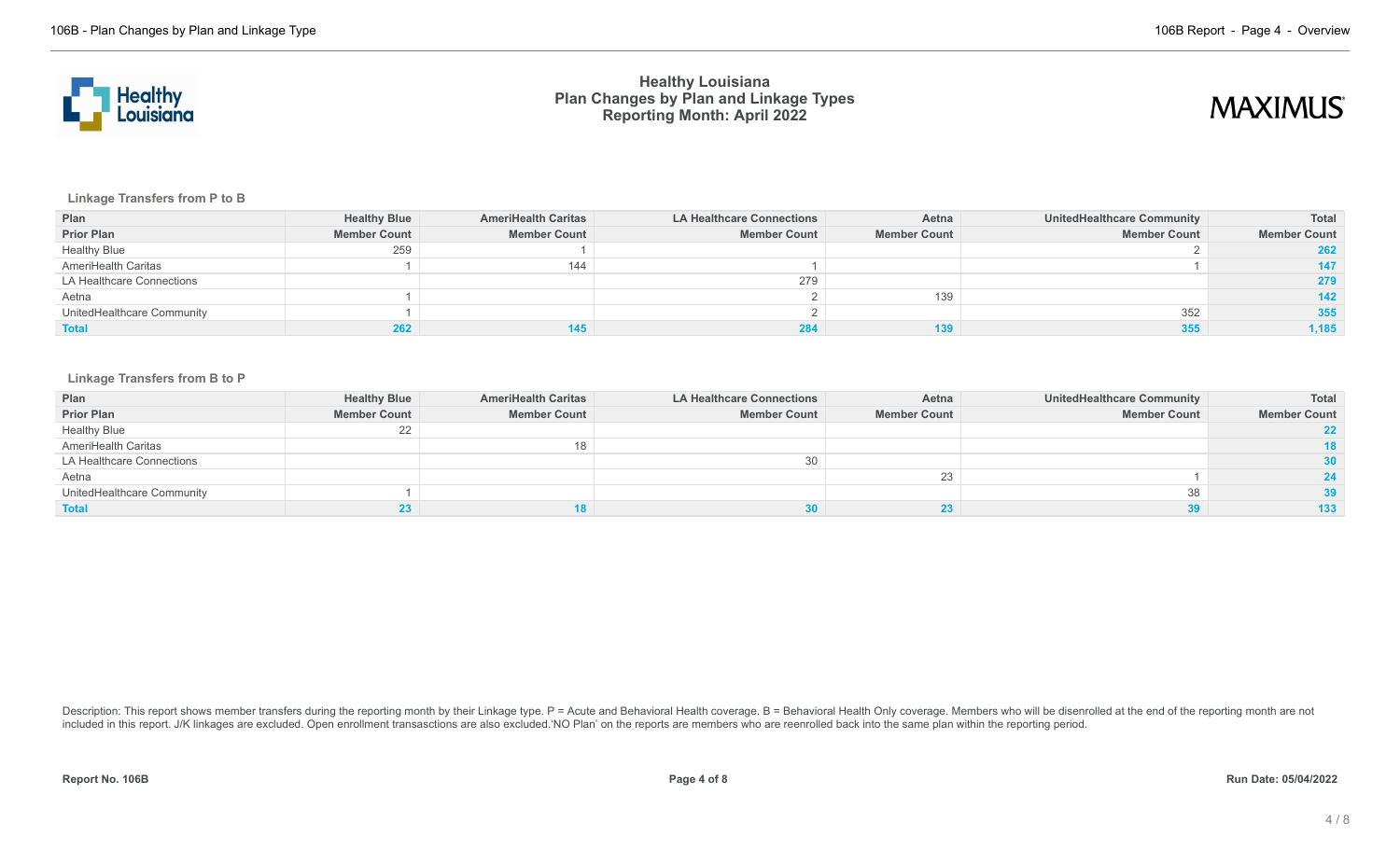

## **MAXIMUS**

**Summary of P Linkages**

| <b>Enrollment Region</b> | Plan                       | <b>Transfers Into P Linkages</b> | <b>Transfers Out of P Linkages</b> | P Linkage Net Transfers |
|--------------------------|----------------------------|----------------------------------|------------------------------------|-------------------------|
| Capital                  | <b>Healthy Blue</b>        | 108                              | 107                                |                         |
|                          | AmeriHealth Caritas        | 27                               | 36                                 | (9)                     |
|                          | LA Healthcare Connections  | 77                               | 99                                 | (22)                    |
|                          | Aetna                      | 53                               | 57                                 | (4)                     |
|                          | UnitedHealthcare Community | 80                               | 122                                | (42)                    |
|                          | <b>Total</b>               | 345                              | 421                                | (76)                    |
| Gulf                     | <b>Healthy Blue</b>        | 106                              | 125                                | (19)                    |
|                          | AmeriHealth Caritas        | 33                               | 58                                 | (25)                    |
|                          | LA Healthcare Connections  | 98                               | 113                                | (15)                    |
|                          | Aetna                      | 38                               | 60                                 | (22)                    |
|                          | UnitedHealthcare Community | 93                               | 145                                | (52)                    |
|                          | <b>Total</b>               | 368                              | 501                                | (133)                   |
| North                    | <b>Healthy Blue</b>        | 30                               | 56                                 | (26)                    |
|                          | AmeriHealth Caritas        | 14                               | 30                                 | (16)                    |
|                          | LA Healthcare Connections  | 41                               | 64                                 | (23)                    |
|                          | Aetna                      | 20                               | 31                                 | (11)                    |
|                          | UnitedHealthcare Community | 36                               | 78                                 | (42)                    |
|                          | <b>Total</b>               | 141                              | 259                                | (118)                   |
| South Central            | <b>Healthy Blue</b>        | 76                               | 88                                 | (12)                    |
|                          | AmeriHealth Caritas        | 5                                | 22                                 | (17)                    |
|                          | LA Healthcare Connections  | 71                               | 110                                | (39)                    |
|                          | Aetna                      | 25                               | 44                                 | (19)                    |
|                          | UnitedHealthcare Community | 46                               | 72                                 | (26)                    |
|                          | <b>Total</b>               | 223                              | 336                                | (113)                   |
| <b>Total</b>             |                            | 1,077                            | 1,517                              | (440)                   |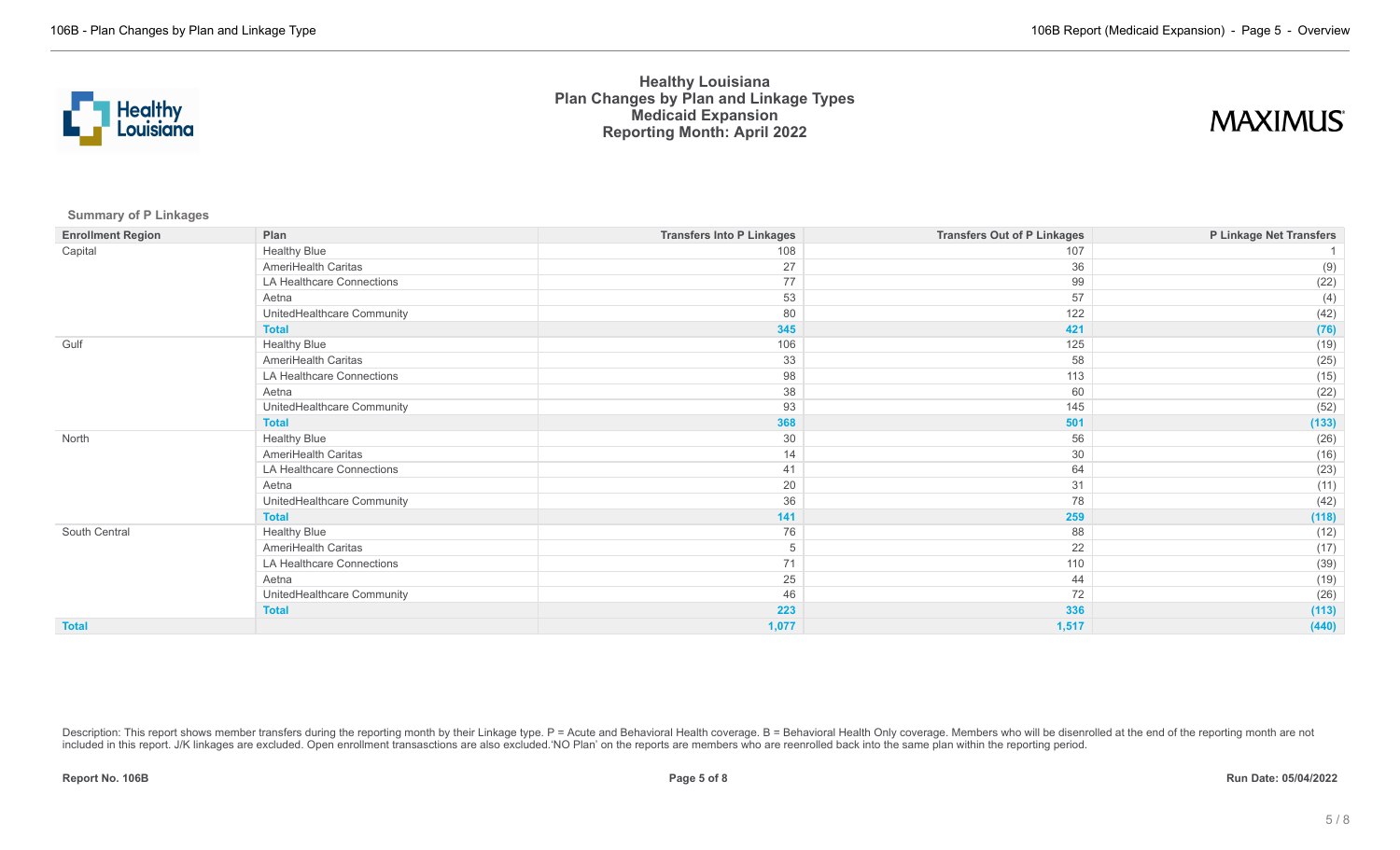

## **MAXIMUS**

**Summary of B Linkages**

| <b>Enrollment Region</b> | Plan                       | <b>Transfers Into B Linkages</b> | <b>Transfers Out of B Linkages</b> | <b>B Linkage Net Transfers</b> |
|--------------------------|----------------------------|----------------------------------|------------------------------------|--------------------------------|
| Capital                  | <b>Healthy Blue</b>        | 44                               |                                    |                                |
|                          | AmeriHealth Caritas        | 22                               | $\Omega$                           | 22                             |
|                          | LA Healthcare Connections  | 43                               |                                    | 41                             |
|                          | Aetna                      | 16                               | ◠                                  | 14                             |
|                          | UnitedHealthcare Community | 74                               |                                    | 71                             |
|                          | <b>Total</b>               | 199                              |                                    | 192                            |
| Gulf                     | <b>Healthy Blue</b>        | 59                               |                                    | 58                             |
|                          | AmeriHealth Caritas        | 41                               |                                    | 40                             |
|                          | LA Healthcare Connections  | 40                               |                                    | 40                             |
|                          | Aetna                      | 41                               |                                    | 40                             |
|                          | UnitedHealthcare Community | 83                               |                                    | 81                             |
|                          | <b>Total</b>               | 264                              |                                    | 259                            |
| North                    | <b>Healthy Blue</b>        | 43                               |                                    | 42                             |
|                          | AmeriHealth Caritas        | 23                               | $\Omega$                           | 23                             |
|                          | LA Healthcare Connections  | 48                               |                                    | 44                             |
|                          | Aetna                      | 23                               |                                    | 23                             |
|                          | UnitedHealthcare Community | 59                               |                                    | 57                             |
|                          | <b>Total</b>               | 196                              |                                    | 189                            |
| South Central            | <b>Healthy Blue</b>        | 57                               |                                    | 56                             |
|                          | AmeriHealth Caritas        | 21                               | $\Omega$                           | 21                             |
|                          | LA Healthcare Connections  | 68                               |                                    | 67                             |
|                          | Aetna                      | 32                               |                                    | 32                             |
|                          | UnitedHealthcare Community | 49                               | 3                                  | 46                             |
|                          | <b>Total</b>               | 227                              |                                    | 222                            |
| <b>Total</b>             |                            | 886                              | 24                                 | 862                            |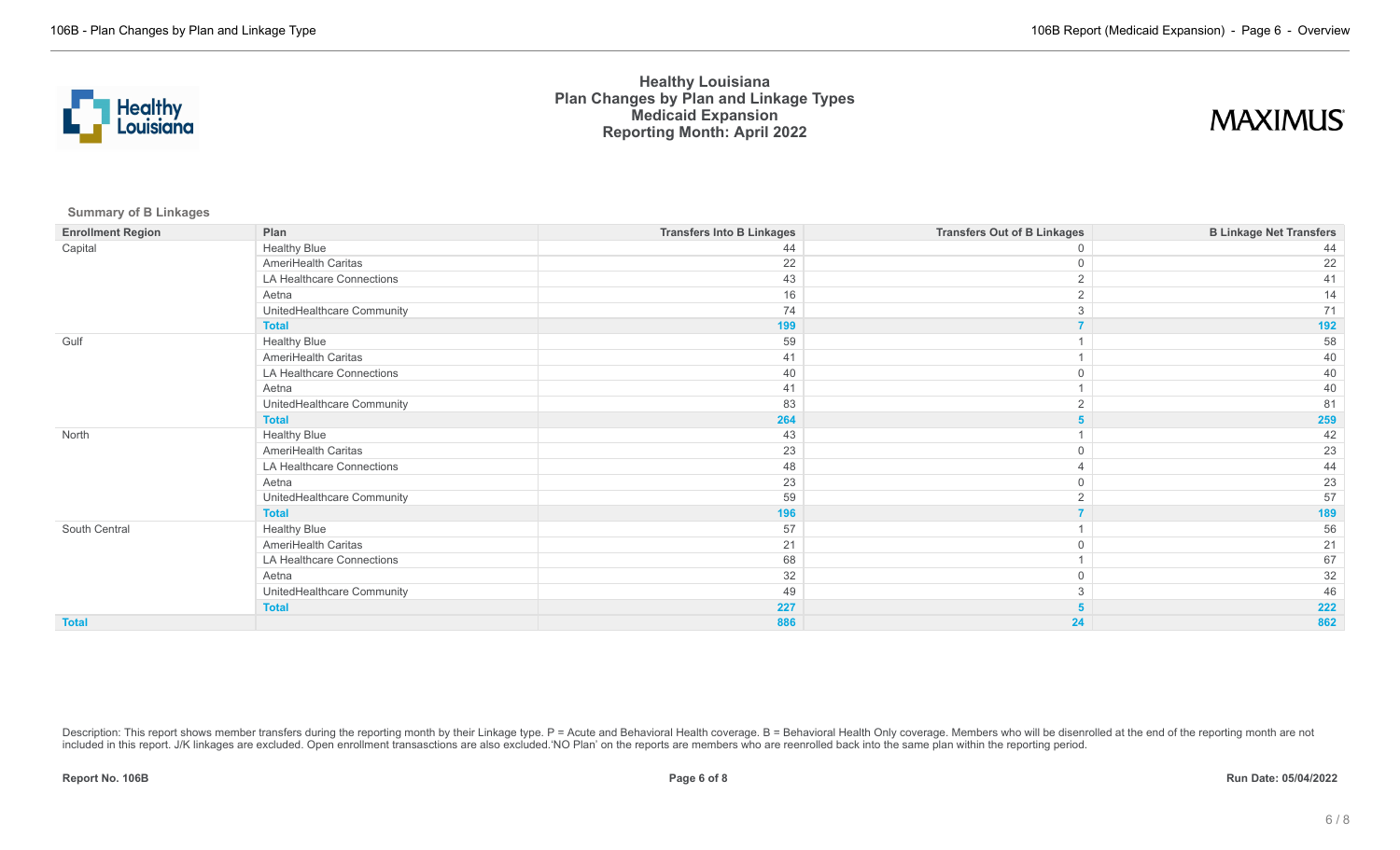

## **MAXIMUS**

### **Linkage Transfers from P to P**

| Plan                       | <b>Healthy Blue</b> | <b>AmeriHealth Caritas</b> | <b>LA Healthcare Connections</b> | Aetna               | UnitedHealthcare Community | Total               |
|----------------------------|---------------------|----------------------------|----------------------------------|---------------------|----------------------------|---------------------|
| <b>Prior Plan</b>          | <b>Member Count</b> | <b>Member Count</b>        | <b>Member Count</b>              | <b>Member Count</b> | <b>Member Count</b>        | <b>Member Count</b> |
| <b>Healthy Blue</b>        |                     |                            |                                  |                     |                            |                     |
| AmeriHealth Caritas        | 33                  |                            |                                  |                     |                            |                     |
| LA Healthcare Connections  | 56                  | 10                         |                                  |                     |                            | 135 <sub>1</sub>    |
| Aetna                      | 34                  |                            |                                  |                     |                            | 116                 |
| UnitedHealthcare Community | 61                  | 15                         | 80                               |                     |                            | 202                 |
| <b>Total</b>               |                     |                            |                                  |                     |                            | 686                 |

### **Linkage Transfers from B to B**

| Plan                       | <b>Healthy Blue</b> | <b>LA Healthcare Connections</b> | <b>UnitedHealthcare Community</b> | Total               |
|----------------------------|---------------------|----------------------------------|-----------------------------------|---------------------|
| <b>Prior Plan</b>          | <b>Member Count</b> | <b>Member Count</b>              | <b>Member Count</b>               | <b>Member Count</b> |
| <b>Healthy Blue</b>        |                     |                                  |                                   |                     |
| AmeriHealth Caritas        |                     |                                  |                                   |                     |
| LA Healthcare Connections  |                     |                                  |                                   |                     |
| UnitedHealthcare Community |                     |                                  |                                   |                     |
| <b>Total</b>               |                     |                                  |                                   |                     |